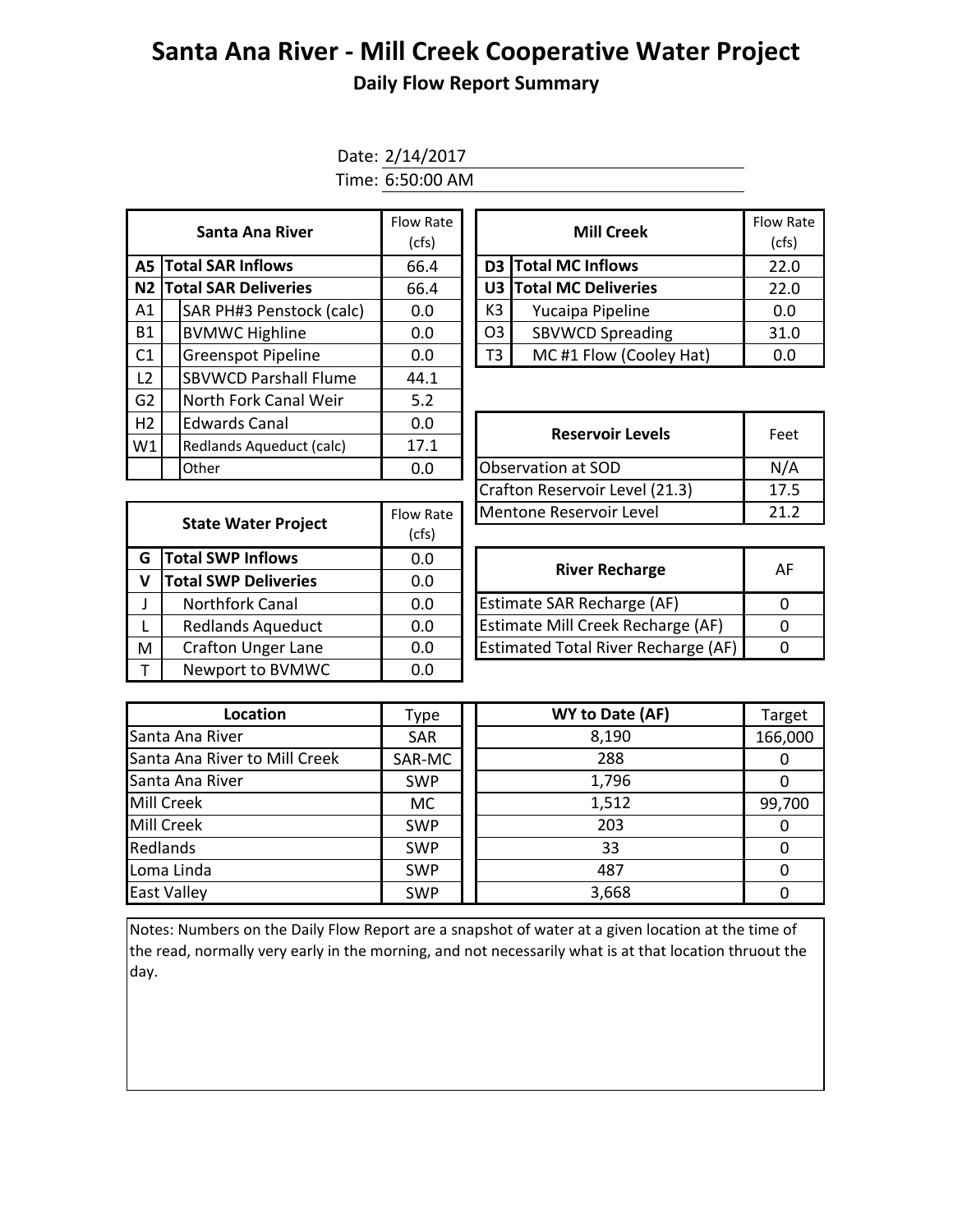## **Santa Ana River - Mill Creek Cooperative Water Project**

**Daily Flow Report**

| Date:                                    |                                                                    |               |                      |                                                         |                              | 2/14/2017<br>6:50:00 AM |                                                           |               |                      |                                                                 |                   |  |
|------------------------------------------|--------------------------------------------------------------------|---------------|----------------------|---------------------------------------------------------|------------------------------|-------------------------|-----------------------------------------------------------|---------------|----------------------|-----------------------------------------------------------------|-------------------|--|
|                                          |                                                                    |               |                      | Time:<br><b>State Water Project</b>                     |                              |                         |                                                           |               |                      |                                                                 |                   |  |
|                                          | <b>Inflows</b>                                                     |               |                      |                                                         |                              |                         | <b>Deliveries</b>                                         |               |                      |                                                                 |                   |  |
| А                                        | <b>BBMWD In-lieu</b>                                               | 0.0           | H                    | <b>EVWD Treatment Plant</b>                             | 0.0                          | М                       | Crafton Unger Lane                                        | 0.0           | s                    | <b>SBCFCD Grove</b>                                             | 0.0               |  |
| B                                        | Muni test at Greenspot Station                                     | 0.0           |                      | Santa Ana Low Turnout                                   | 0.0                          | N                       | <b>BVMWC Boullioun Box</b>                                | 0.0           |                      | Newport for BVMWC                                               | 0.0               |  |
| $\mathsf{C}$                             | <b>Exchange Water</b>                                              | 0.0           |                      | Northfork Canal                                         | 0.0                          |                         | <b>SARC West</b>                                          | 0.0           |                      | M/C spreading at Zanja Tate                                     | 0.0               |  |
| D                                        | <b>Purchased Water</b>                                             | 0.0           | К                    | <b>Edwards Canal</b>                                    | 0.0                          | $\sf Q$                 | Zanja                                                     | 0.0           | W                    | <b>Tres Lagos</b>                                               | 0.0               |  |
| Ε                                        | Redlands Aqueduct Leakage                                          | 0.0           |                      | Redlands Aqueduct                                       | 0.0                          | ${\sf R}$               | <b>Tate Treatment Plant</b>                               | 0.0           | $\mathsf{v}$         | <b>Total SWP Deliveries</b>                                     | 0.0               |  |
| F                                        | Recharge Project                                                   | 0.0           |                      |                                                         |                              |                         |                                                           |               |                      |                                                                 |                   |  |
| G                                        | <b>Total SWP Inflows</b>                                           | 0.0           |                      |                                                         |                              |                         |                                                           |               |                      |                                                                 |                   |  |
|                                          |                                                                    |               |                      |                                                         |                              |                         | <b>Santa Ana River Inflows</b>                            |               |                      |                                                                 |                   |  |
|                                          | <b>SAR PH #3 Penstock (calc)</b>                                   |               |                      | <b>BVMWC Highline</b>                                   |                              |                         | <b>SOD Release Subtotal</b>                               |               |                      | <b>Total SAR Inflows</b>                                        |                   |  |
| G <sub>2</sub>                           | Northfork Canal Weir                                               | 5.2           | A2                   | Newport                                                 | 0.0                          | D1                      | <b>BVMWC River PU (USGS)</b>                              | 22.3          |                      | A1 SAR PH #3 Penstock (calc)                                    | 0.0               |  |
|                                          | H <sub>2</sub> Edwards Canal                                       | 0.0           | D <sub>2</sub>       | <b>Boullioun Box Weir</b>                               | 0.0                          | E1                      | Main River Gage (USGS)                                    | 44.1          | <b>B1</b>            | <b>BVMWC Highline</b>                                           | 0.0               |  |
| J2                                       | Tailrace Valve to Parshall Flume                                   | 0.0           | E <sub>2</sub>       | Boullioun Box to Zanja                                  | 0.0                          |                         |                                                           | minus         | C1                   | <b>Greenspot Pipeline</b>                                       | 0.0               |  |
| K <sub>2</sub>                           | Northfork Parshall Flume                                           | 0.0           | F <sub>2</sub>       | SBVWCD Mill Creek Spreading                             | 0.0                          |                         | F1 Greenspot Spill                                        | 0.0           | $\mathsf{D}1$        | <b>BVMWC River PU (USGS)</b>                                    | 22.3              |  |
| V1                                       | PH#3 Afterbay SpillLoss to SAR                                     | 0.0           | <b>B1</b>            | <b>BVMWC Highline</b>                                   | 0.0                          | Z1                      | <b>SOD Release Subtotal</b>                               | 66.4          | E1                   | Main River Gage (USGS)                                          | 44.1              |  |
| W1                                       | Redlands Aqueduct / Sandbox                                        | 17.5          |                      |                                                         |                              |                         |                                                           |               |                      | BV Pick-Up gated                                                | □                 |  |
|                                          | Y1 Redlands Sandbox Spill                                          | 0.0           |                      | Other                                                   |                              |                         | Seven Oaks Dam                                            |               | A5                   | <b>Total SAR Inflows</b>                                        | 66.4              |  |
|                                          |                                                                    | minus         |                      | J1 Big Bear Lake Release                                | 0.3                          | W                       | Observation at SOD                                        | N/A           |                      | <b>Edison Generation</b>                                        |                   |  |
| D <sub>1</sub>                           | <b>BVMWC River PU (USGS)</b><br><b>Redlands Tunnel</b>             | 22.3          | L1<br>$x_1$          | SCE SAR AVM (SCADA)                                     | 0.0                          | $\pmb{\mathsf{x}}$      | SOD Reservoir Elevation (scada)                           | 2202.9        |                      | <b>SAR PH#1 Generating</b>                                      | □                 |  |
| $\mathsf{I} \mathsf{1}$<br>$\mathbf{A1}$ | SAR PH #3 Penstock (calc)                                          | 0.4           |                      | SAR-MC Spread (Red. Aqueduct)                           | 9.0                          |                         | Debris Pool Elevation                                     | 0.0           |                      | <b>SAR PH#3 Generating</b>                                      | □                 |  |
| K1                                       | PH3# Penstock (SCADA)                                              | 0.0<br>0.0    |                      |                                                         |                              |                         |                                                           |               |                      |                                                                 |                   |  |
|                                          |                                                                    |               |                      |                                                         |                              |                         | <b>Santa Ana River Deliveries</b>                         |               |                      |                                                                 |                   |  |
|                                          | <b>Greenspot Pipeline</b>                                          |               |                      | <b>Tailrace Pipeline</b>                                |                              |                         | <b>SBVWCD Parshall FlumeTo Basins</b>                     |               |                      | <b>Deliveries</b>                                               |                   |  |
|                                          | M1 SBCFCD Grove                                                    | 0.0           |                      | Northfork Canal Weir                                    |                              | J2                      | Tailrace Valve to Parshall Flume                          | 0.0           | V1                   | SAR PH #3 Afterbay Spill                                        | 0.0               |  |
| N1                                       | <b>BVMWC Highline</b>                                              | 0.0           | G <sub>2</sub><br>H2 | <b>Edwards Canal</b>                                    | 5.2<br>0.0                   | K2                      | Northfork Parshall Flume                                  | 0.0           | W1                   | Redlands Aqueduct / Sandbox                                     | 17.5              |  |
|                                          | 01 Newport for BVMWC                                               | 0.0           | J2                   | Tailrace Valve to Parshall Flume                        | 0.0                          | H1                      | <b>SBVWCD Diversion</b>                                   | 44.1          | Y1                   | Redlands Sandbox Spill                                          | 0.0               |  |
| $\mathsf{P}1$                            | <b>SBVWCD Mill Creek Spreading</b>                                 | 0.0           | K <sub>2</sub>       | Northfork Parshall Flume                                | 0.0                          | L2                      | <b>SBVWCD Parshall Flume</b>                              | 44.1          | Z <sub>2</sub>       | Cuttle Weir To River                                            | 0.0               |  |
| Q1                                       | Crafton WC Unger Lane                                              | 0.0           | 12                   | <b>Tailrace Pipeline</b>                                | 5.2                          |                         | Parshall Flume (SCADA)                                    | 44.1          | <b>B1</b>            | <b>BVMWC Highline</b>                                           | 0.0               |  |
| R1                                       | <b>BVMWC Highline to Boullioun</b>                                 | 0.0           |                      |                                                         |                              |                         |                                                           |               | C1                   | <b>Greenspot Pipeline</b>                                       | 0.0               |  |
| S <sub>1</sub>                           | Crafton WC Boullioun                                               | 0.0           |                      |                                                         |                              |                         | Irrigation                                                |               | 12                   | <b>Tailrace Pipeline</b>                                        | 5.2               |  |
| T <sub>1</sub>                           | Tate Pump Station to Zanja                                         | 0.0           |                      |                                                         |                              |                         | D2 Boullioun Box Weir                                     | 0.0           | L2                   | <b>SBVWCD Parshall Flume</b>                                    | 44.1              |  |
| $\mathsf{C1}$                            | <b>Greenspot Pipeline</b>                                          | 0.0           |                      |                                                         |                              |                         |                                                           | minus         |                      |                                                                 | minus             |  |
|                                          |                                                                    |               |                      |                                                         |                              |                         | B <sub>2</sub> Gay Overflow                               | 0.0           | J2                   | Tailrace Valve to Parshall Flume                                | 0.0               |  |
|                                          |                                                                    |               |                      |                                                         |                              | C <sub>2</sub>          | Irrigation                                                | 0.0           | K2                   | Northfork Parshall Flume                                        | 0.0               |  |
|                                          |                                                                    |               |                      |                                                         |                              |                         |                                                           |               | $\mathsf{I}1$        | <b>Redlands Tunnel</b>                                          | 0.4               |  |
|                                          |                                                                    |               |                      |                                                         |                              |                         |                                                           |               | N2                   | <b>Total SAR Deliveries</b>                                     | 66.4              |  |
|                                          |                                                                    |               |                      |                                                         | <b>Mill Creek Inflows</b>    |                         |                                                           |               |                      |                                                                 |                   |  |
|                                          | <b>Total MC Inflows</b>                                            |               |                      | Other                                                   |                              |                         |                                                           |               |                      |                                                                 |                   |  |
| A3                                       | <b>RPU Flow</b>                                                    | 0.0           |                      | E3 M/C #1 Penstock Flow                                 | 0.0                          |                         |                                                           |               |                      |                                                                 |                   |  |
|                                          | B3 M/C #3 Penstock                                                 | 0.0           | F3                   | Stream Parshall Flume to Yucaipa                        | 0.0                          |                         |                                                           |               |                      |                                                                 |                   |  |
| C <sub>3</sub>                           | <b>SBVWCD Mill Creek Diversion</b>                                 | 22.0          |                      | G3 Observation at Garnet                                | $0.0\,$                      |                         |                                                           |               |                      |                                                                 |                   |  |
| D3                                       | <b>Total MC Inflows</b>                                            | 22.0          |                      |                                                         |                              |                         |                                                           |               |                      |                                                                 |                   |  |
|                                          |                                                                    |               |                      |                                                         | <b>Mill Creek Deliveries</b> |                         |                                                           |               |                      |                                                                 |                   |  |
|                                          | <b>Yucaipa Pipeline</b>                                            |               |                      | <b>MC#1 Flow (Cooley Hat)</b>                           |                              |                         | <b>Total MC Deliveries</b>                                |               |                      | Other                                                           |                   |  |
| 13                                       | Yucaipa Regional Park                                              | 0.0           | P <sub>3</sub>       | Tate Inflow                                             | 0.0                          |                         | c3 SBVWCD Mill Creek Diversion                            | 22.0          | H3                   | Mentone Reservoir Level                                         | 21.2              |  |
| J3                                       | <b>Wilson Creek Spreading</b>                                      | 0.0           | Q3                   | East Weir to Mill Creek                                 | 0.0                          | <b>T3</b>               | Mill Creek #1 Flow (Cooley Hat)                           | 0.0           | R3                   | Boullioun to BVMWC Highline                                     | 0.0               |  |
| K3                                       | Yucaipa Pipeline                                                   | 0.0           | $\sf S3$             | East Weir to Zanja                                      | 0.0                          | U3                      | <b>Total MC Deliveries</b>                                | 22.0          |                      | V3 Zanja West Weir to CWC Canal                                 | 0.0               |  |
|                                          |                                                                    |               | T3                   | MC #1 Flow (Cooley Hat)                                 | 0.0                          |                         |                                                           |               | W3                   | Mill Creek PH #2,3 Afterbay Spill                               | 0.0               |  |
|                                          | <b>SBVWCD MC Spreading</b>                                         |               |                      |                                                         |                              |                         |                                                           |               | Y3                   | Crafton Reservoir Level (21.3)                                  | 17.5              |  |
|                                          | C3 SBVWCD Mill Creek Diversion                                     | 22.0          |                      |                                                         |                              |                         |                                                           |               |                      |                                                                 |                   |  |
| $\mathsf{L}3$                            | East Weir (MC)                                                     | 0.0           |                      |                                                         |                              |                         |                                                           |               |                      |                                                                 |                   |  |
|                                          | M3 BVHL (SAR)                                                      | 0.0           |                      |                                                         |                              |                         |                                                           |               |                      |                                                                 |                   |  |
| X1                                       | SAR-MC Spread (Red. Aqueduct)                                      | 9.0           |                      |                                                         |                              |                         |                                                           |               |                      |                                                                 |                   |  |
| O3                                       | <b>SBVWCD MC Spreading</b>                                         | 31.0          |                      |                                                         |                              |                         |                                                           |               |                      |                                                                 |                   |  |
|                                          |                                                                    |               |                      |                                                         | <b>SBVWCD Recharge</b>       |                         |                                                           |               |                      |                                                                 |                   |  |
|                                          | Location                                                           | Type          |                      | Previous Day (AF)                                       |                              |                         | WY To Date (AF)                                           | <b>Target</b> |                      | <b>Calendar Year To Date (AF)</b>                               | <b>Target</b>     |  |
|                                          | A4 Santa Ana River                                                 | SAR           | E4                   | 89.8                                                    |                              | 4                       | 8,189.8                                                   | 166,000       | 14                   | 7,287.2                                                         | 166,000           |  |
|                                          | M4 Santa Ana Rvr to Mill Creek<br>Santa Ana River                  | SAR-MC<br>SWP | N <sub>4</sub><br>F4 | 15.7                                                    |                              | O <sub>4</sub><br>J4    | 288.0                                                     |               | O <sub>4</sub><br>J4 | 125.4                                                           |                   |  |
| <b>B4</b><br>$\mathsf{C}4$               | Mill Creek                                                         | MC            | G <sub>4</sub>       | $0.0\,$<br>47.6                                         |                              | K4                      | 1,795.9<br>1,512.2                                        | 99,700        | K4                   | 1,795.9<br>1,283.6                                              | 99,700            |  |
|                                          | D4 Mill Creek                                                      | SWP           | H4                   | $0.0\,$                                                 |                              | L4                      | 203.0                                                     |               | L4                   | 203.0                                                           |                   |  |
|                                          | Redlands                                                           | SWP           |                      | $0.0\,$                                                 |                              |                         | 32.9                                                      |               |                      | 0.0                                                             |                   |  |
|                                          | Loma Linda                                                         | SWP           |                      | $0.0\,$                                                 |                              |                         | 486.6                                                     |               |                      | 0.0                                                             |                   |  |
|                                          | <b>East Valley</b>                                                 | SWP           |                      | 0.0                                                     |                              |                         | 3,668.4                                                   |               |                      | 0.0                                                             |                   |  |
| SAR Passing Cuttle Weir (cfs)            |                                                                    | 0             |                      | Share of Lost SAR Flow                                  | 0                            |                         | Estimate SAR flow (cfs)<br>Estimate Mill Creek flow (cfs) | 0             |                      | Estimate SAR Recharge (AF)<br>Estimate Mill Creek Recharge (AF) | $\mathbf 0$       |  |
|                                          | Mill Creek Passing Garnet (cfs)<br>Flow in the River Above Alabama | 0<br>0        |                      | Share of Lost Mill Creek Flow<br>Flowing Beyond Alabama | 0<br>$\mathbf 0$             |                         | Total River Flow (cfs)                                    | 0<br>0        |                      | Total River Recharge (AF)                                       | 0<br>$\mathbf{0}$ |  |
|                                          |                                                                    |               |                      |                                                         |                              |                         |                                                           |               |                      |                                                                 |                   |  |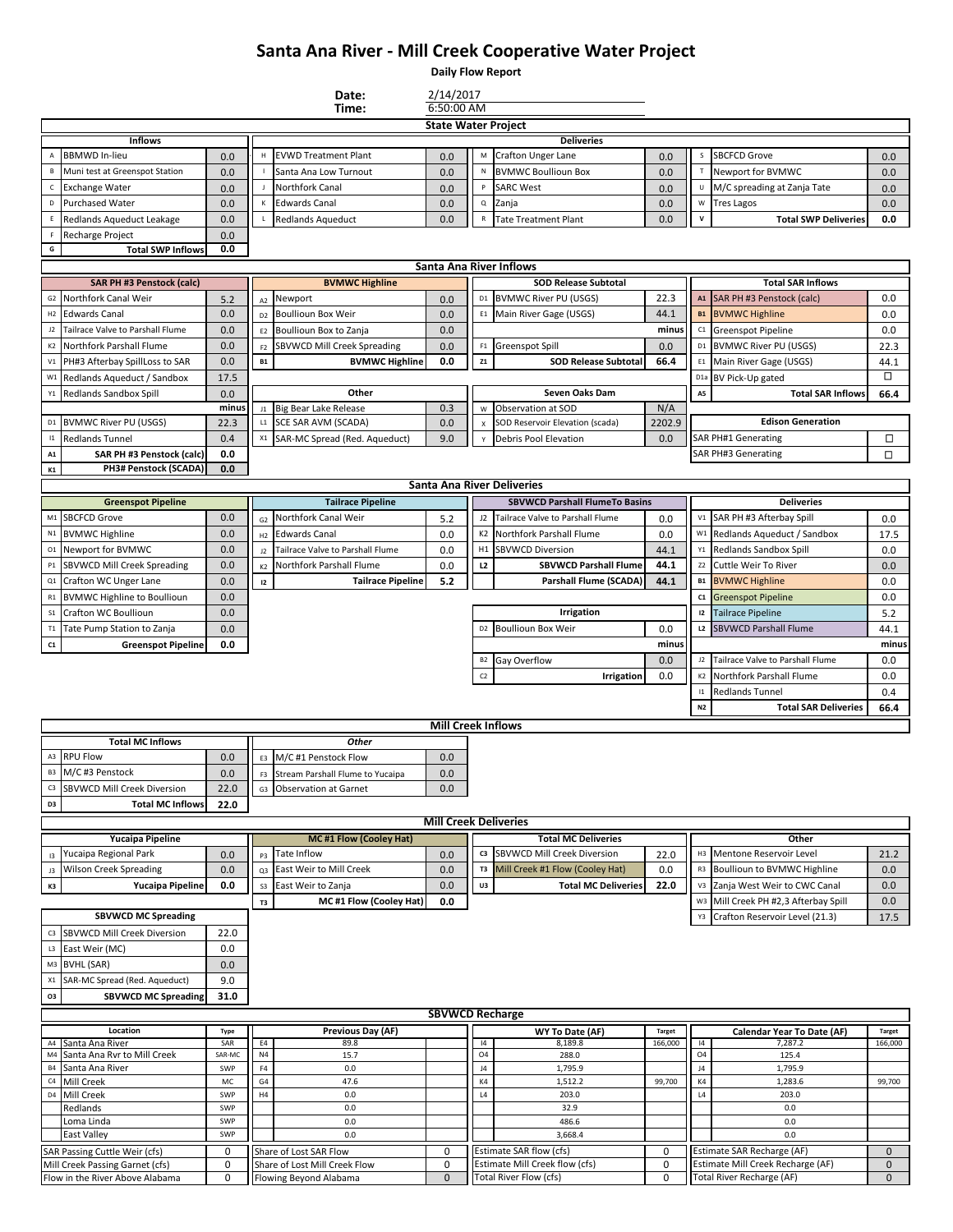### Santa Ana River - Mill Creek Cooperative Water Project Mill Creek Stations